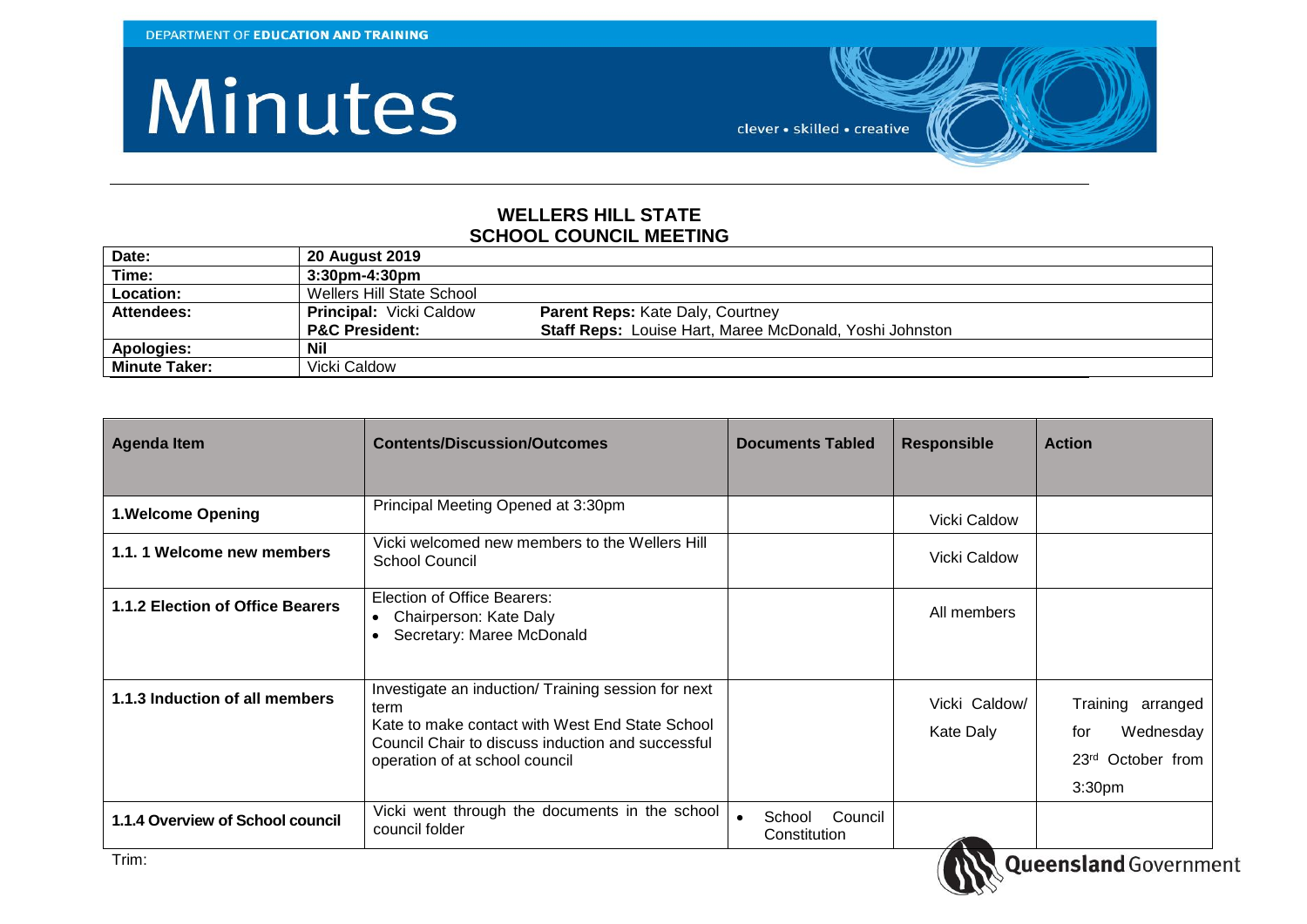## Minutes

clever · skilled · creative

| documents              | Council moved that the Constitution (2014) be $\vert \bullet \vert$<br>$\bullet$<br>checked against the new Constitution (2017).<br>This will be adopted next meeting<br>$\bullet$                                                                                               | School<br><b>DET</b><br>Councils Code of<br>Conduct<br><b>IPS Handbook</b><br>$\bullet$<br><b>IPS</b><br><b>DET</b><br>$\bullet$<br>Questions<br>and<br>Answers<br>DET IPS School<br>$\bullet$<br>Council<br>Fact<br>Sheet<br>School Councils<br>$\bullet$<br>Queensland Fact<br>School<br>Sheet:<br>councils & P&C<br>Associations<br><b>Similarities</b><br>and<br><b>Differences</b><br><b>DOE</b><br>School<br>$\bullet$<br>Role<br>council<br>Description |
|------------------------|----------------------------------------------------------------------------------------------------------------------------------------------------------------------------------------------------------------------------------------------------------------------------------|----------------------------------------------------------------------------------------------------------------------------------------------------------------------------------------------------------------------------------------------------------------------------------------------------------------------------------------------------------------------------------------------------------------------------------------------------------------|
| 1.2 Associate Member   | Motion to elect an Associate Member - Chris<br>Lassig was nominated as the Associate Member.<br>Chris nominated for the school council and<br>received the 3 highest votes in the school council<br>Moved by Vicki and seconded by<br>election.<br>Courtney. Carried unanimously | All members<br>Refer<br>to<br>$\bullet$<br>Constitution                                                                                                                                                                                                                                                                                                                                                                                                        |
| 1.3 Strategic Planning | Action Plan – Vicki advised that the 9 month $\bullet$<br>review was on 11 September and 12 month<br>review in November.<br>The Action Plan will then lead to the $QSR - 4$ year<br>strategic plan for 2020-2024                                                                 | Refer<br>to<br>the<br>$\bullet$<br>Review<br>School<br>and Action Plan                                                                                                                                                                                                                                                                                                                                                                                         |
| $1.4$<br>Trim.         | Next meeting will be held on Tuesday 29th   •                                                                                                                                                                                                                                    | $\bullet$<br>$-1-1$                                                                                                                                                                                                                                                                                                                                                                                                                                            |